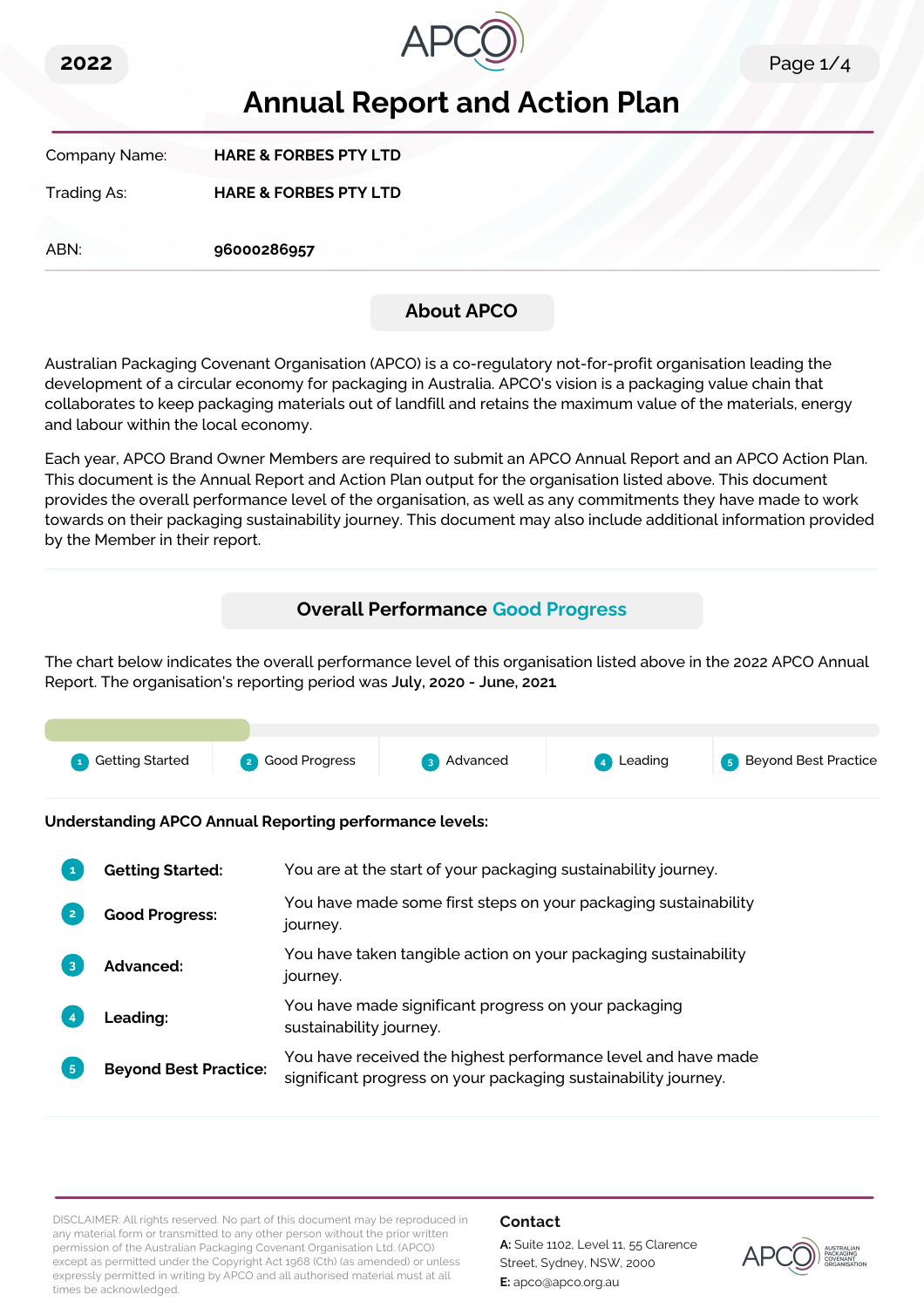

# **APCO Action Plan Commitments**

For each of the Packaging Sustainability Framework criteria listed below, a description is provided along with the commitments made by the organisation in their APCO Action Plan.

#### Criteria 1:

### **Governance & Strategy:**

This criteria considers actions to integrate packaging sustainability into business strategies.

- Develop a strategy that includes goals (objectives) and targets for packaging sustainability that  $\bullet$ addresses the Sustainable Packaging Guidelines (SPGs) or equivalent.
- Include a commitment to achieving the 2025 National Packaging Targets in our strategy.
- Have our executive or board of directors review our strategy and have the strategy integrated within our business processes.
- Regularly communicate and promote packaging sustainability objectives and targets within our organisation.
- Regularly engage or communicate with our external stakeholders about the environmental impacts of our packaging.

#### Criteria 2:

#### **Design & Procurement:**

This criteria considers actions taken to ensure that sustainability principles are considered in the design or procurement of both new and existing packaging through use of the Sustainable Packaging Guidelines (SPGs).

- Review **40**% of our packaging against the Sustainable Packaging Guidelines (or equivalent).
- Improve the accuracy of our data regarding reviews of packaging using the Sustainable Packaging Guidelines (or equivalent).
- Incorporate the Sustainable Packaging Guidelines (or equivalent) into procurement processes.
- Consider the following Sustainable Packaging Principles in our packaging reviews:
	- Design for recovery  $\circ$
	- $\circ$ Optimise material efficiency
	- Eliminate hazardous materials  $\circ$
	- Use of renewable materials  $\circ$
	- Use recycled materials  $\circ$
	- $\circ$ Design for transport efficiency
	- Provide consumer information on environmental sustainability  $\circ$
	- **40**% of our packaging to be optimised for material efficiency.
- Improve the accuracy of our data regarding packaging material efficiency.

# Criteria 3:

#### **Recycled Content:**

This criteria considers actions taken to increase or optimise the amount of recycled material used by your organisation.

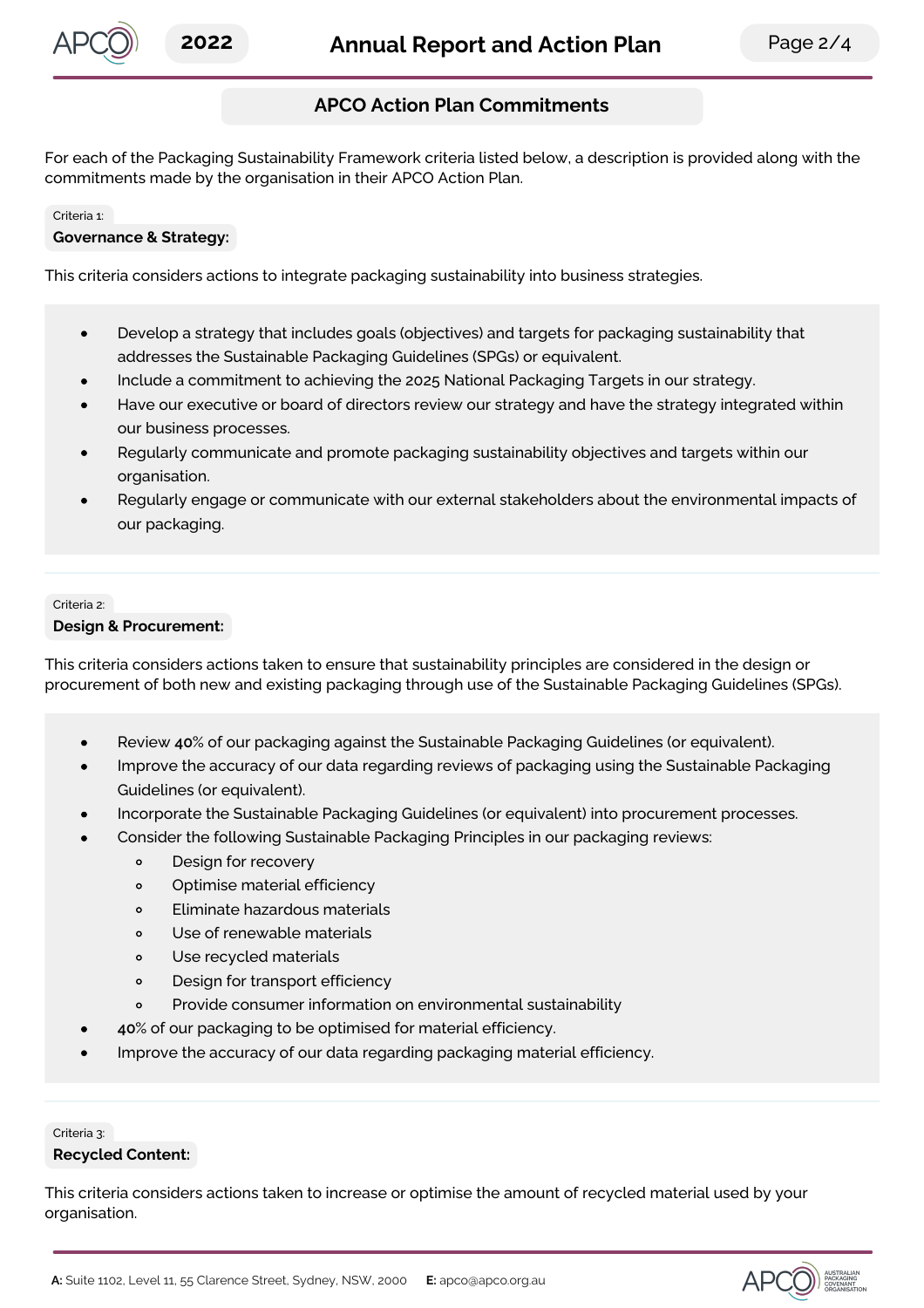

- Develop a policy or procedure to buy products and/or packaging made from recycled materials.
- Use recycled content in:
	- $\circ$ Primary packaging that we use to sell our products
	- $\circ$ Secondary packaging that we use to sell our products
	- Tertiary packaging that we use to sell our products  $\circ$
- **40**% of our packaging to be made using some level of recycled material
- Improve the accuracy of our data regarding use of recycled materials.

# Criteria 4: **Recoverability:**

This criteria considers actions taken to improve the recovery of packaging at end-of-life and increase use of reusable packaging.

- **10**% of our packaging to be designed to have all packaging components be recoverable at end-of-life.
- Improve the accuracy of our data regarding recoverability.
- Investigate opportunities to use reusable packaging.
- Improve the accuracy of our data regarding reuse.

# Criteria 5: **Disposal Labelling:**

This criteria considers the extent to which packaging has been labelled to help consumers determine what to do with packaging at end-of-life.

Improve the accuracy of our data regarding labelling.

# Criteria 6:

#### **On-site Waste:**

This criteria considers progress in increasing the amount of on-site solid waste being diverted from landfill.

- Have recycling programs for the following materials:
	- $\circ$ Paper/cardboard
	- Soft plastics  $\circ$
	- Timber  $\circ$
	- Metals  $\Omega$
	- $\circ$ **FPS**
- Aim for **50**% of our on-site waste to be diverted from landfill.
- Improve the accuracy of our data regarding on-site waste.

Criteria 7: